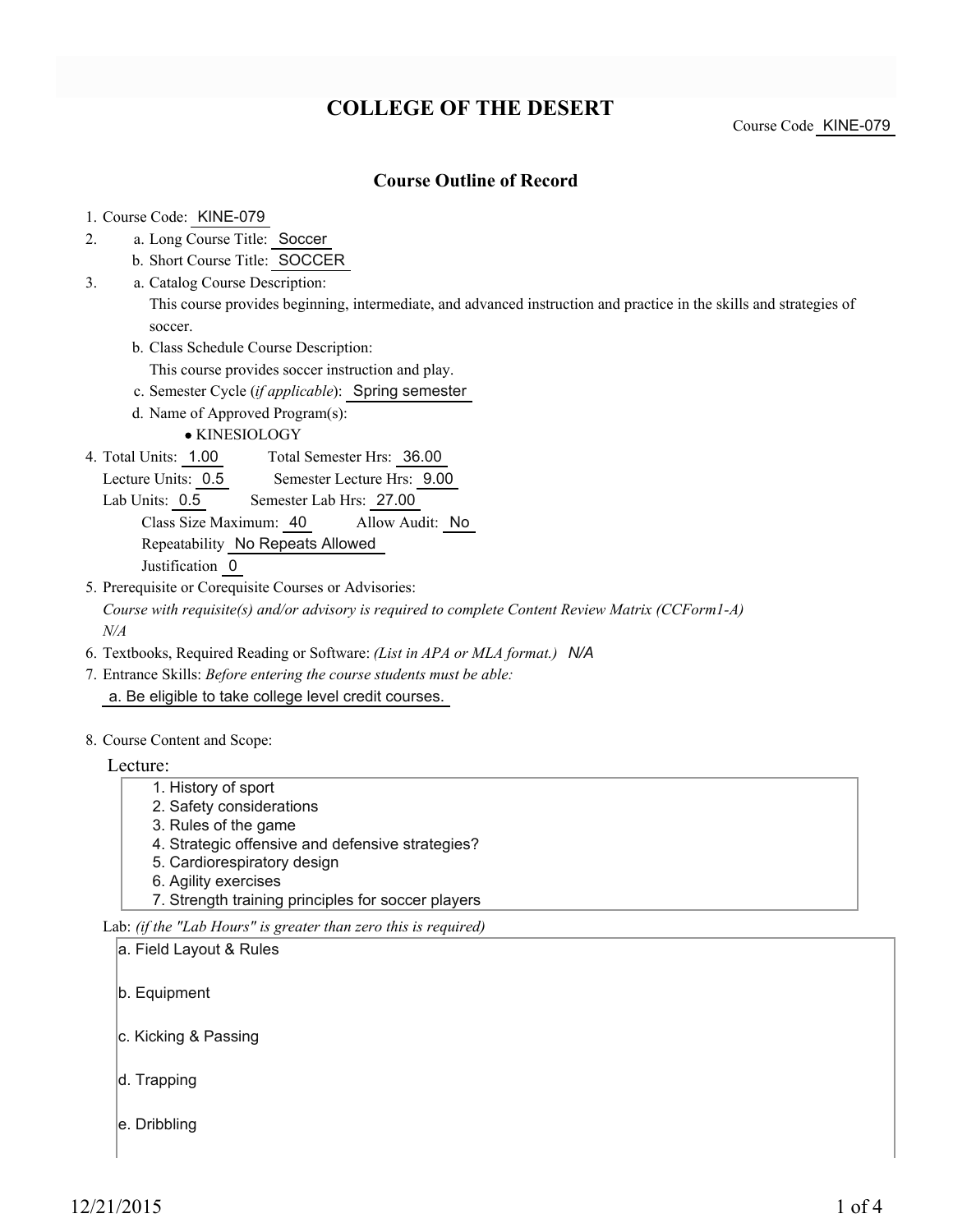### KINE 079-Soccer

| f. Heading             |
|------------------------|
| g. Ball Control        |
| h. Shooting            |
| i. Tackling & Changing |
| i. Special Skills      |
| k. Skill Drills        |
| I. Strategy            |
| m. Officiating         |

9. Course Student Learning Outcomes:

1. Demonstrate improvement in the fundamental skills of soccer and touch football.

- 2. Cite and apply the rules for both sports.
- 3.

Identify and apply the rules for soccer and touch football.

4. Develop physical fitness.

- 10. Course Objectives: Upon completion of this course, students will be able to:
	- a. Recognize and demonstrate correct mechanical techniques for the performance of soccer and touch football basic skills.
	- b. Identify and apply properly the rules and strategies of both sports.
	- c. Develop an appreciation for each sport.
	- d. Demonstrate an understanding of safety and injury prevention.
	- e. Demonstrate character and sportsmanship.
	- f. Demonstrate an improved physical fitness level.

Methods of Instruction: *(Integration: Elements should validate parallel course outline elements)* 11.

- a. Demonstration, Repetition/Practice
- b. Discussion
- c. Individualized Study
- d. Lecture
- e. Observation
- f. Participation
- g. Self-exploration

Other Methods:

Guest speakers. Student reports. Audio/visual presentations.

12. Assignments: (List samples of specific activities/assignments students are expected to complete both in and outside of class.) In Class Hours: 36.00

Outside Class Hours: 18.00

a. Out-of-class Assignments

- 1. Reading assignments with written report.
- 2. Skill practice.
- 3. Viewing and analysis of videos and contests
- b. In-class Assignments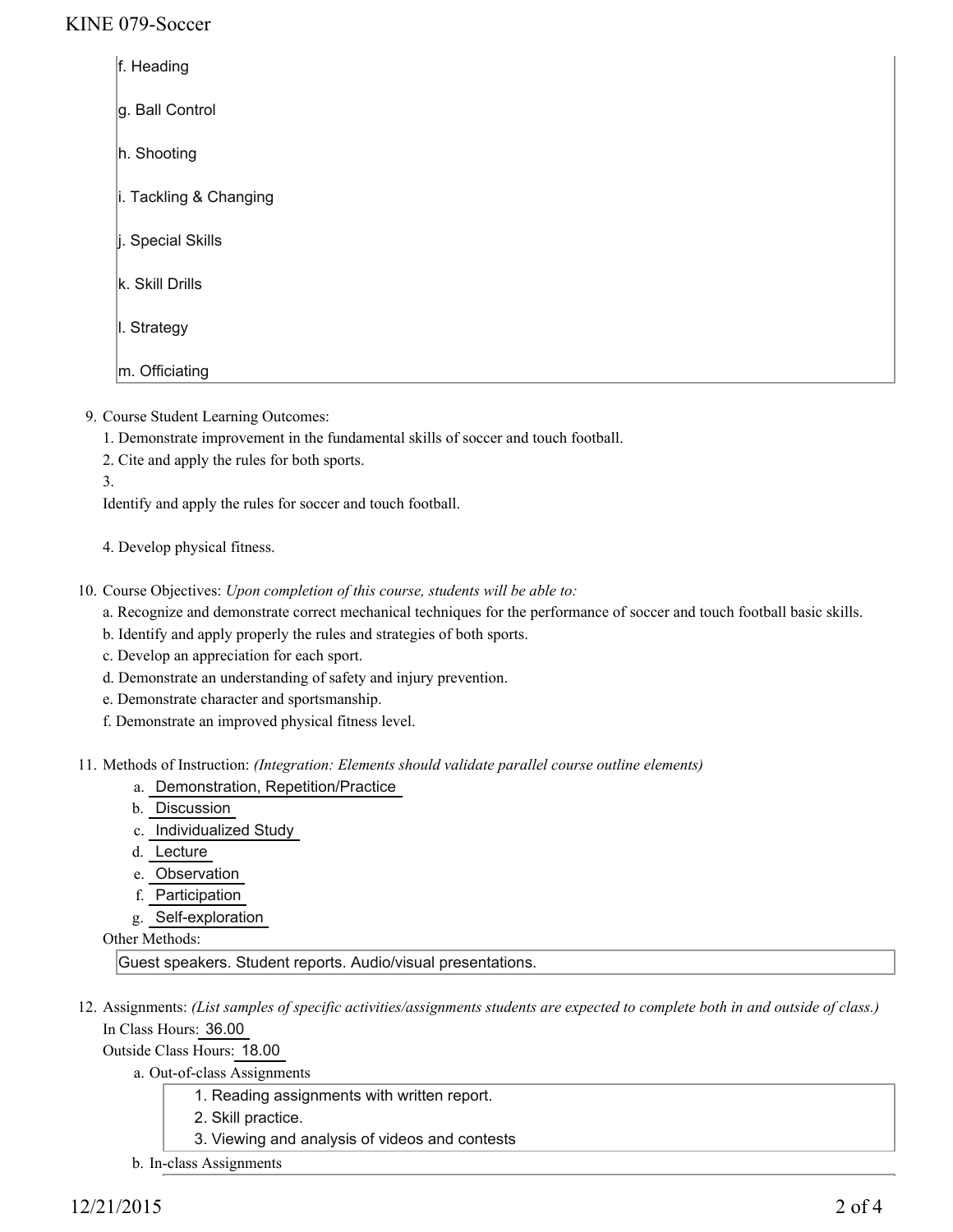# KINE 079-Soccer

- 1. Skill practice.
- 2. Viewing and analysis of videos and contests
- 3. Goal sheets and fitness testing

13. Methods of Evaluating Student Progress: The student will demonstrate proficiency by:

- College level or pre-collegiate essays
- Successful completion of content-related essay
- Written homework
- Portfolios
- Laboratory projects
- Field/physical activity observations
- Presentations/student demonstration observations
- Demonstrating basic soccer ball-handling techniques
- Self/peer assessment and portfolio evaluation
- True/false/multiple choice examinations
- Successful completion of multiple choice exam on rules, strategy and safety
- Student preparation
- 14. Methods of Evaluating: Additional Assesment Information:
- 15. Need/Purpose/Rationale -- All courses must meet one or more CCC missions.

PO-GE C5 – Personal Growth and Development

Exhibit habits of intellectual exploration, personal responsibility, and well being.

- IO Personal and Professional Development Demonstrate an understanding of ethical issues to make sound judgments and decisions.
- 16. Comparable Transfer Course

| <b>University System</b>                                                                                                                                                                                                                                                                                                                                                 | Campus             | <b>Course Number</b>                                      | <b>Course Title</b>  | <b>Catalog Year</b> |  |
|--------------------------------------------------------------------------------------------------------------------------------------------------------------------------------------------------------------------------------------------------------------------------------------------------------------------------------------------------------------------------|--------------------|-----------------------------------------------------------|----------------------|---------------------|--|
| 17. Special Materials and/or Equipment Required of Students:                                                                                                                                                                                                                                                                                                             |                    |                                                           |                      |                     |  |
| <sup>18.</sup> Materials Fees:                                                                                                                                                                                                                                                                                                                                           | Required Material? |                                                           |                      |                     |  |
| <b>Material or Item</b>                                                                                                                                                                                                                                                                                                                                                  |                    |                                                           | <b>Cost Per Unit</b> | <b>Total Cost</b>   |  |
| 19. Provide Reasons for the Substantial Modifications or New Course:                                                                                                                                                                                                                                                                                                     |                    |                                                           |                      |                     |  |
| periodic review and course modification<br>a. Cross-Listed Course (Enter Course Code): N/A<br>20.<br>b. Replacement Course (Enter original Course Code): N/A                                                                                                                                                                                                             |                    |                                                           |                      |                     |  |
| 21. Grading Method (choose one): Letter Grade Only                                                                                                                                                                                                                                                                                                                       |                    |                                                           |                      |                     |  |
| 22. MIS Course Data Elements<br>a. Course Control Number [CB00]: CCC000242828<br>b. T.O.P. Code [CB03]: 83500.00 - Physical Education<br>c. Credit Status [CB04]: D - Credit - Degree Applicable<br>e. Basic Skills Status [CB08]: $2N = Not basic skills course$<br>f. Vocational Status [CB09]: Not Occupational<br>g. Course Classification [CB11]: Y - Credit Course |                    | d. Course Transfer Status [CB05]: A = Transfer to UC, CSU |                      |                     |  |